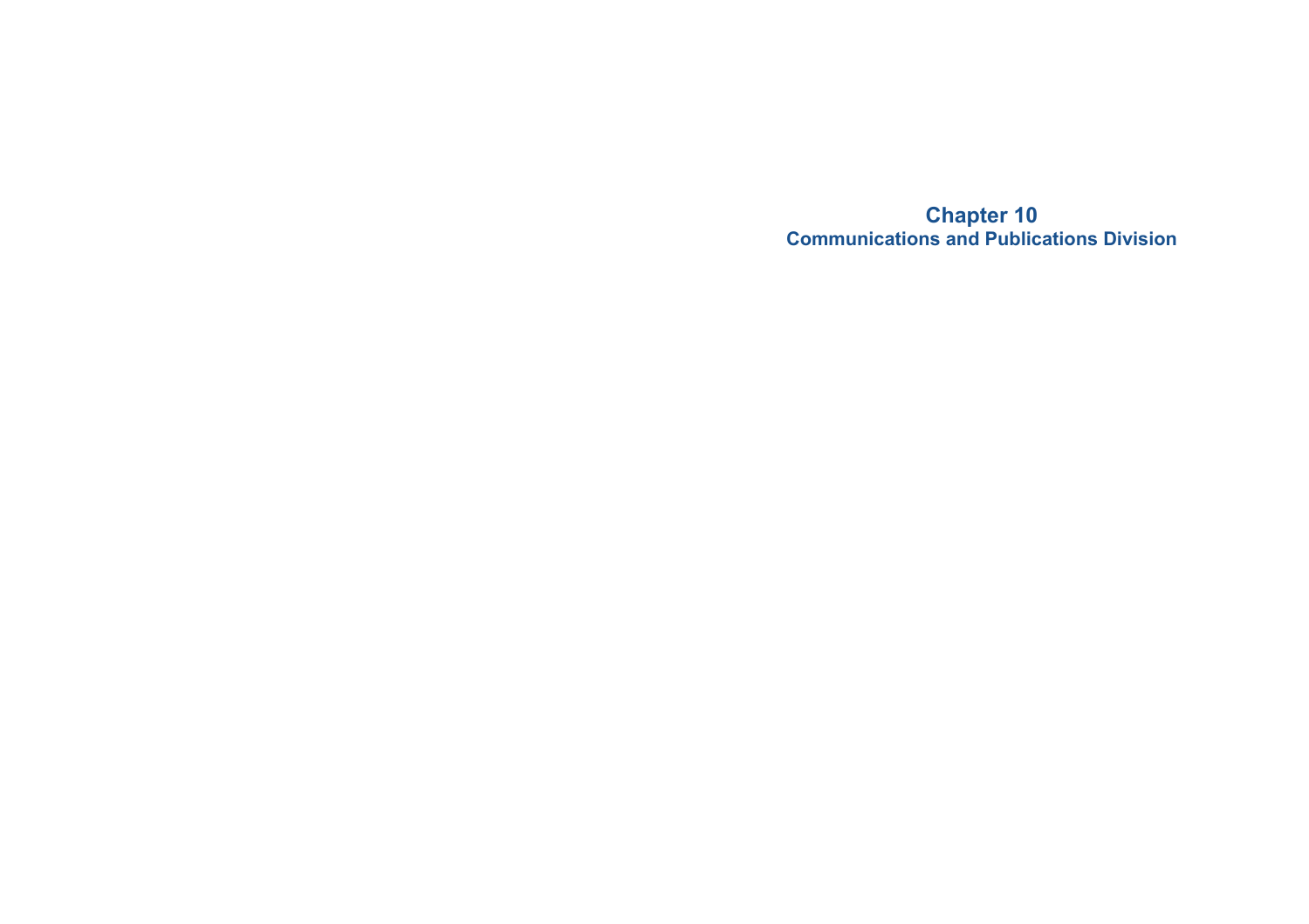# **X**

## **COMMUNICATIONS AND PUBLICATIONS DIVISION EXECUTIVE COMMITTEE (CPD-EC)**

## **Chair:** Prof. Khosrow Adeli (CA)

**Vice Chair:** Prof. Edgard DELVIN (CA)

**Secretary:** Dr. Peter VERVAART (AU)

**Members:** Prof. Gábor L. KOVÁCS (HU) Prof. Tahir PILLAY (ZA)

**Corporate Representative:** Dr. Bruce JORDAN (CH)

## **10.1. The IFCC Communications and Publications Division (CPD)**

- 10.1.1. Mission Statement
- 10.1.2. Strategy
- 10.1.4. Terms of Reference
- **10.2. Communications and Publications Division Committees** 10.2.1. Public Relations (C-PR)

10.2.2. Internet and e-Learning (C-IeL)

**10.3. Communications and Publications Division Working Groups** 10.3.1. Electronic Journal of IFCC - eJIFCC (WG-eJIFCC) 10.3.2. IFCC eNews (WG-IFCC eNews) 10.3.3. Ibero-American Nomenclature and Translation (WG-IANT)

# **10.4. Publication of Recommendations and Documents**

10.4.1. Types of Report 10.4.2. Sources 10.4.3. Products 10.4.4. Translations 10.4.5. Copyright Release

# **10.5. General Rules of Procedure**

- 10.5.1. IFCC Procedure Manual
- 10.5.2. Individual Responsibilities for Preparation of IFCC Documents 10.5.3. Instructions to Authors

## **10.6. Publications**

10.6.1. Documents of Committees and Working Groups 10.6.2. Monographs 10.6.4. Conference Proceedings 10.6.5. Annual Report 10.6.6. Handbook 10.6.10. Electronic Publications 10.6.20. Other Publications

## **10.7. Website (www.ifcc.org)**

- 10.7.1. Organisational Matters 10.7.3. e-Banners 10.7.4. Databases
- 10.7.5. Distance Learning Programmes

## **10.8. Related Journals**

10.8.1. Meetings of Editors 10.8.2. Journals

## **10.9. Public Relations**

- 10.9.1. IFCC Brochure
- 10.9.2. IFCC Congress Booth
- 10.9.3. Posters 10.9.4. Publicity
- 
- 10.9.5. Miscellaneous Public Relations Projects
- **10.10. Corporate Member Activities**

## **10.19. Communications and Publications Division Meetings**

**List of Addresses**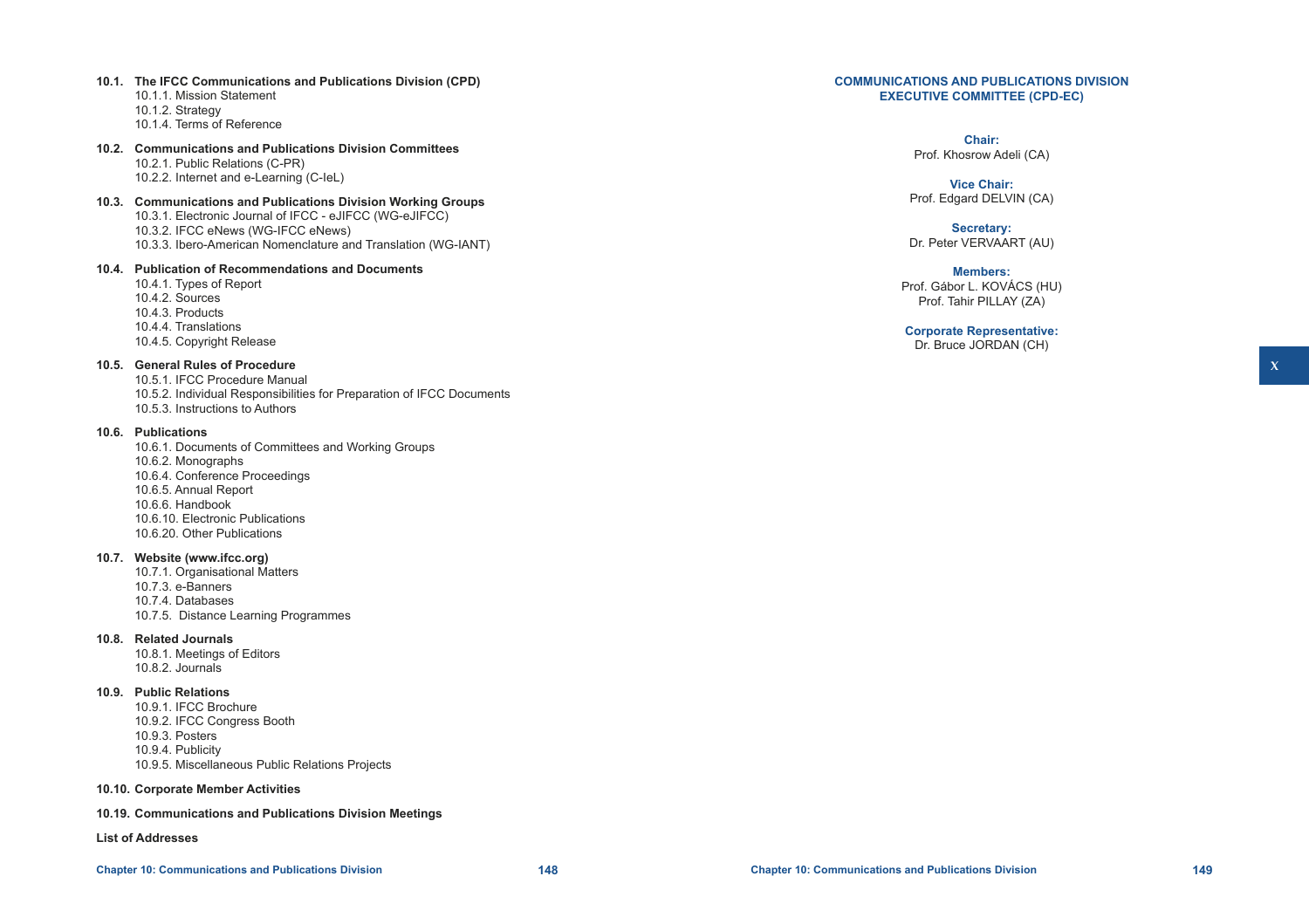## **CHAIRS OF COMMUNICATIONS AND PUBLICATIONS DIVISION COMMITTEES AND WORKING GROUPS**

**10.1. Executive K. Adeli (CA)**

## **10.2. Committees**

10.2.1. Public Relations (C-PR) E. Delvin (CA)<br>10.2.2. Internet & e-Learning (C-leL) P. Vervaart (AU) 10.2.2. Internet & e-Learning (C-IeL)

## **10.3. Working Groups**

| 10.3.1. Electronic Journal of IFCC (WG-eJIFCC) | G. L. Kovács (HU)          |
|------------------------------------------------|----------------------------|
| 10.3.2. IFCC eNews (WG-IFCC eNews)             | T. Pillay (ZA)             |
| 10.3.3. Ibero-American Nomenclature            | M. del Carmen Pasquel (EC) |
| and Translation (WG-IANT)                      |                            |

## **The Communications and Publications Division (CPD)**

The Communications and Publications Division (CPD) reports to the Executive Board and is responsible for all of the communication and publication activities of the IFCC.

The CPD is composed of an Executive, Committees on Public Relations and Internet and e-Learning and Working Groups for each CPD programme. Ad hoc task forces for specific projects can also be formed.

The aim of the CPD is to communicate the work of the IFCC to clinical scientists, physicians and health policy makers world-wide, and to provide continuing education in printed and electronic forms. The CPD publishes the eJIFCC, IFCC eNews and educational tools including scientific monographs. The CPD coordinates translations of important documents into languages other than English. The CPD is responsible for the coordination of the Internet activities of the IFCC, primarily through the IFCC web site. This includes preparation and promotion of the IFCC website, establishment of links between relevant resources and the production and participation in Internet and computer educational courses designed to promote the IFCC.

In addition, the CPD publishes the eJournal of the Federation (eJIFCC) on the web, IFCC recommendations and documents in a formal collaboration with the journal Clinica Chimica Acta (CCA) and other international journals in the field. It also publishes educational tools including monographs.

The CPD uses electronic communication to facilitate the availability of IFCC documents to all members at no cost.

All IFCC publications are copyrighted by IFCC.

## **10.1. CPD Executive**

| Membership  |                 |                |             |                       |
|-------------|-----------------|----------------|-------------|-----------------------|
| <b>Name</b> | <b>Position</b> | <b>Country</b> | <b>Term</b> | <b>Time in Office</b> |
| K. Adeli    | Chair           | CA             | 1st         | 2013 01 - 2015 12     |
| E. Delvin   | Vice-Chair      | CА             | 1st         | 2013 01 - 2015 12     |

| Secretary      | AU  | 2 <sub>nd</sub> | 2014 01 - 2016 12 |
|----------------|-----|-----------------|-------------------|
| Member         | HU. | 2 <sub>nd</sub> | 2015 01 - 2017 12 |
| Member         | 7A  | 1st             | 2013 01 - 2015 12 |
| Corporate Rep. | CH. | 2 <sub>nd</sub> | 2014 01 - 2016 12 |
|                |     |                 |                   |

## **10.1.1. Mission Statement**

- **The mission of the CPD is to:**
- • Communicate the work of the IFCC to clinical laboratory scientists, physicians and health care policy makers worldwide.
- • Provide educational material to clinical chemists in both printed and electronic forms. Much of the work done by the Education and Management Division and the Scientific Division is published after approval and assistance of the CPD. The National Societies and Full Members, Corporate and Affiliate Members are the target audience for all IFCC publications.
- • Promote the image of the IFCC to its individual members, to the biomedical industry and to the worldwide health care community at large.

## **10.1.2. Strategy**

## **The major strategic objectives of this Division are to:**

- Define the types of communication and of multimedia training that might be relevant to IFCC members and act as a central point for access to existing information sources, notably those coming from Committees, Working Groups, National Societies and Corporate Members.
- • Identify, evaluate and ensure continuing technical awareness of communication methods.
- Develop products, such as the website, educational and PR materials.
- Together with other Divisions, to make widely available new techniques for professional training, such as self-training materials, tutorials and other distance learning (web based) programmes.
- Prepare and provide the most appropriate supporting tools for widespread use of the new teaching techniques.

## **10.1.4. Terms of Reference**

The CPD Executive is responsible for:

- • Managing the publication of IFCC official documents, recommendations, and position papers
- • Enhancing communication internally within the IFCC community, and externally with other societies and healthcare organisations
- • Public relations activities to promote the IFCC organisation as well as the field of laboratory medicine to other stakeholders, governmental bodies and the general public
- • Publication and dissemination of news items and scientific/educational material through the e-News and e-JIFCC
- • Development and management of the IFCC website as the key tool to enable communication between IFCC units and member societies
- • Reporting to the EB and Council to ensure compliance with IFCC bylaws and policies.

The CPD Executive will ensure the progress of each project and publication and will review on an annual basis the contributions of the members of each functional unit.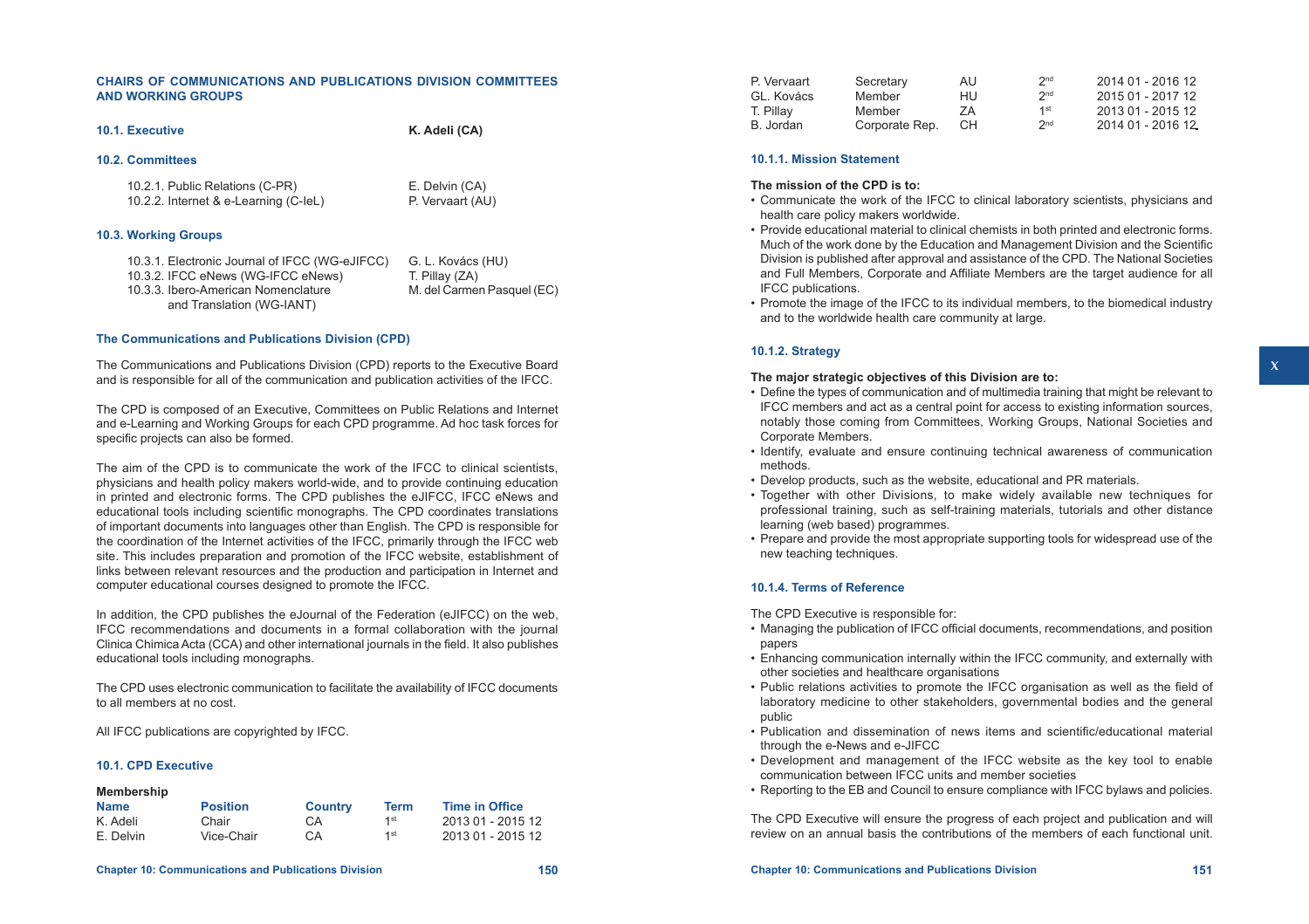The CPD is responsible for the continued production of the IFCC Handbook and the Annual Report.

A function of the CPD Executive is to coordinate the publication of all IFCC recommendations, position papers and documents. The Secretary is the liaison to the Editorial Board of Clinica Chimica Acta (CCA). A register of documents, which catalogues all publications of IFCC, is maintained.

## **10.2. CPD Committees**

## **10.2.1. Public Relations (C-PR)**

The Chair of this Committee serves as vice-chair of the CPD Executive. The PR Committee is composed of the Chair plus 4 members from IFCC member countries throughout the world. Each member will represent one major region of the world. Additionally there are advisors from the regional organisations

#### **Membership**

| <b>Name</b>               | <b>Position</b> | <b>Country</b>    | <b>Term</b>     | <b>Time in Office</b> |
|---------------------------|-----------------|-------------------|-----------------|-----------------------|
| E. Delvin                 | Chair           | CA                | 1 <sup>st</sup> | 2013 01 - 2015 12     |
| R. Deulofeu               | Member          | ES.               | 2 <sub>nd</sub> | 2014 01 - 2016 12     |
| K. Psarra                 | Member          | <b>GR</b>         | 1st             | 2014 01 - 2016 12     |
| M. Spalvieri              | Member          | AR.               | 1st             | 2014 01 - 2016 12     |
| <b>Nomination Pending</b> |                 |                   |                 |                       |
| F. Harb                   | Advisor         | <b>AFCB</b>       |                 |                       |
| E. Hoyaranda              | Advisor         | <b>APFCB</b>      |                 |                       |
| AL. Maselli               | Advisor         | <b>COLABIOCLI</b> |                 |                       |
| MS. Graziani              | Advisor         | <b>EFLM</b>       |                 |                       |
|                           |                 |                   |                 |                       |
| E. Agbedana               | Corr. Member    | <b>NG</b>         |                 |                       |
| C. Grigore                | Corr. Member    | RO.               |                 |                       |
| M. Krintus                | Corr. Member    | <b>PL</b>         |                 |                       |
| C. Oleschuk               | Corr. Member    | CA                |                 |                       |

## **Terms of Reference**

The C-PR's primary mandate is to assist the IFCC in promotion of both the organisation and the disciplines of clinical chemistry and laboratory medicine internationally and to coordinate PR activities of the various IFCC units. The main objectives of this committee and its members are to:

- • Identify key PR tools and make recommendations to the CPD, other divisions and/ or EB.
- • Develop and update promotional materials, through the CPD, on the IFCC organisation and activities, as well as the disciplines of clinical chemistry and laboratory medicine for distribution worldwide.
- • Act as a link for distribution of IFCC brochures and other promotion materials to other laboratory professionals in their country of residence, national society, and region.
- • Assist IFCC in improving its visibility in their country of residence, national society, region, as well as internationally.
- • Act as IFCC ambassadors promoting IFCC and the fields of clinical chemistry and laboratory medicine in their country of residence, national society, and region.

## **Projects**

## **IFCC - Labs are Vital Collaboration**

Labs Are Vital (LAV) is a programme first initiated by Abbott Diagnostics in partnership with IFCC to develop and implement a PR campaign in support of the vital role of laboratory medicine and provide a forum where laboratory professionals have a voice. As of 2013, the programme is being managed by IFCC in partnership with WASPaLM (World Association of Societies of Pathology & Laboratory Medicine), ASCP (American Society of Clinical Pathology) and IFBLS (International Federation Biomedical Laboratory Science). The current aim is to assure the transition that will make Labs Are Vital a vibrant, independent programme that is owned by the community it serves and to make Labs Are Vital a true voice for the profession, as the lab community faces the challenges of the current healthcare environment.

## **IFCC PR Brochure:**

A brochure introducing IFCC and its international activities was developed and has been used at all IFCC events to publicise the IFCC and its mandate. The brochure has been translated and is available in: Arabic, Chinese, Farsi, French, Italian, Polish, Russian, Spanish, and Turkish.

## **IFCC PR Slide Kit:**

A slide presentation has been developed that introduces the IFCC and its divisional activities, for use at member society meetings. This slide set is available to all PR committee members and all IFCC member countries for presentations at local, regional, and international conferences, to promote the IFCC organisation.

## **IFCC Laboratory Medicine Slide Kit:**

A new slide kit has also been developed on the value of laboratory medicine in clinical medicine and the impact of laboratory professionals in patient care and healthcare delivery. The slide kit is available also in Spanish for presentation at various conferences inside and outside of the IFCC organisation.

## **Current and Future PR plans:**

- • Develop a new PR brochure targeted to the general public, governments, industry, etc.
- • Establish a communication process among PR committee members and regional federation representatives so the joint team can most effectively update and work on agreed upon activities and initiatives.
- Prepare and make formal presentations at local and regional conferences.
- • Work with the SD to promote IFCC as the global coordinator of Laboratory Practice Guidelines.

## **10.2.2 Internet and e-Learning (C-IeL)**

The Chair of this Committee is the IFCC Publications & Distance Learning coordinator and is Secretary of the CPD Executive.

| <b>Membership</b> |                     |                |                 |                       |
|-------------------|---------------------|----------------|-----------------|-----------------------|
| <b>Name</b>       | <b>Position</b>     | <b>Country</b> | <b>Term</b>     | <b>Time in Office</b> |
| P. Vervaart       | Chair               | AU             | 2 <sub>nd</sub> | 2014 01 - 2016 12     |
| E. Freggiaro      | Social Media Coord. | AR.            | 2 <sub>nd</sub> | 2015 01 - 2017 12     |
| P. Kocna          | Member              | CZ.            | 2 <sub>nd</sub> | 2015 01 - 2017 12     |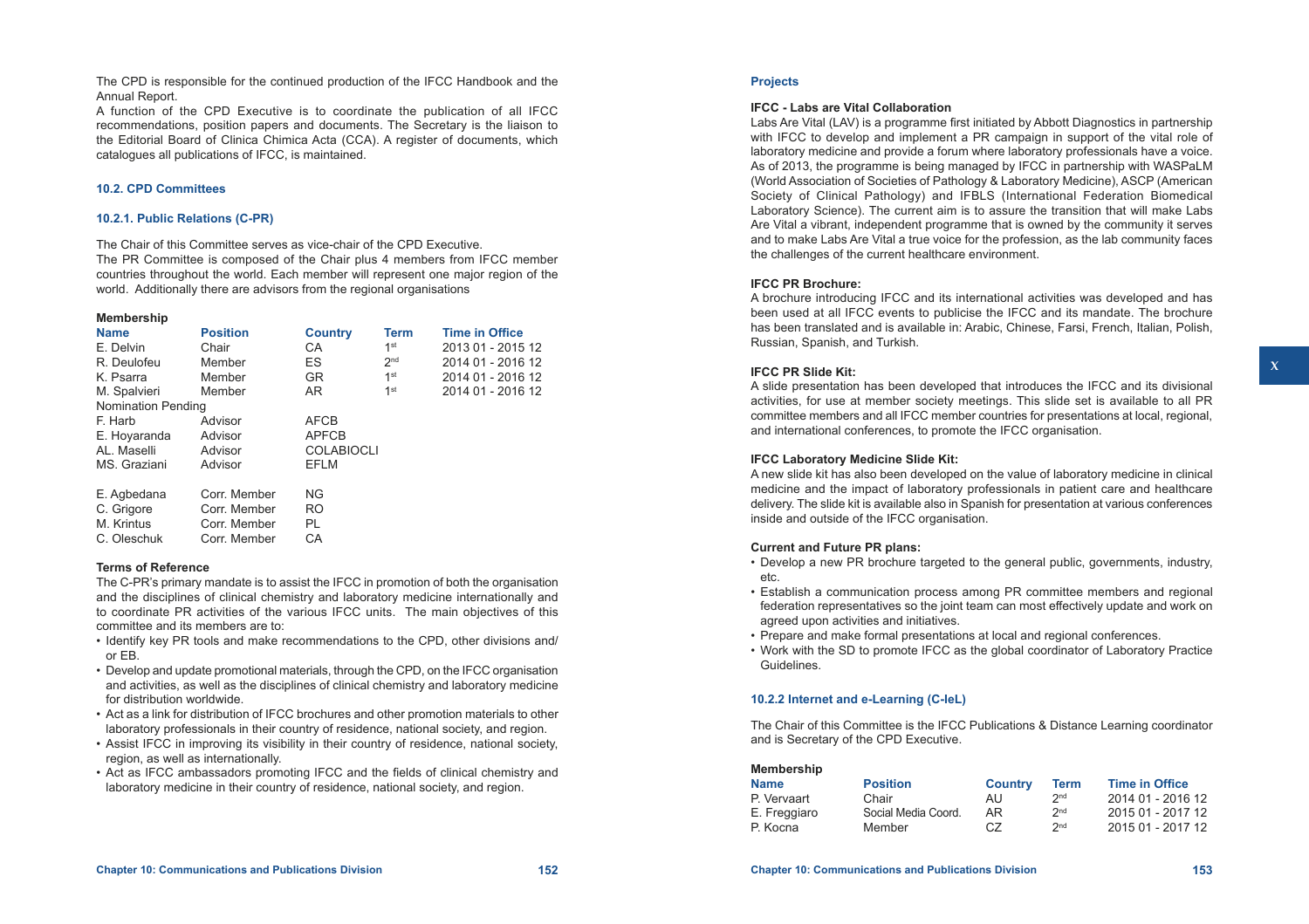| H. Sakamoto        | Member       | JP        | 2 <sub>nd</sub> | 2015 01 - 2017 12 |
|--------------------|--------------|-----------|-----------------|-------------------|
| J. Grant           | Web Editor   | AU        | 1 <sup>st</sup> | 2014 01 - 2016 12 |
|                    |              |           |                 |                   |
| M. Blanes Gonzales | Corr. Member | PY        |                 |                   |
| C. Collier         | Corr. Member | СA        |                 |                   |
| R. Delport         | Corr. Member | ΖA        |                 |                   |
| E. Hoyaranda       | Corr. Member | ID        |                 |                   |
| G. Kovác           | Corr. Member | <b>SK</b> |                 |                   |
| L. Langman         | Corr. Member | US        |                 |                   |
| A. Merino          | Corr. Member | ES        |                 |                   |
| S. Rao             | Corr. Member | IN        |                 |                   |
| B. Vásárhelyi      | Corr. Member | HU        |                 |                   |
|                    |              |           |                 |                   |

## **Terms of Reference**

- Develop and maintain the IFCC website by working with the IFCC office, Committees, Working Groups, National Societies and Corporate Members as well as the website host, software developers and other interested parties.
- Develop an IFCC strategy for distance learning, in partnership with the Education and Management Division Committee on Distance Learning (EMD C-DL).
- • Work with the authors of existing distance learning programmes to obtain permission for IFCC to publish and promote them in original or modified form.
- Source new distance learning programmes where none already exists.
- • Obtain permission from National Societies, IFCC Committees, Task Forces and Working Groups to publish and promote distance learning material on the IFCC website.
- • Appoint a liaison to the EMD C-DL, which will similarly appoint a liaison with the CPD C-IeL.

## **10.3. CPD Working Groups**

## **10.3.1. Electronic Journal of IFCC - eJIFCC (WG-eJIFCC)**

The journal is an educational and news vehicle intended for the individual members of the Full Member Societies. The journal has been allocated ISSN Number 1650-3414. Papers are solicited from experts in the field of clinical chemistry and laboratory medicine. Since 1999, the e-JIFCC has only been published on the website.

The chair of this WG is Editor in Chief of the eJournal and is a member of the CPD Executive.

#### **Membership**

| <b>Name</b>  | <b>Position</b> | <b>Country</b> | Term            | <b>Time in Office</b> |
|--------------|-----------------|----------------|-----------------|-----------------------|
| GL. Kovács   | Chair           | HU             | 2 <sub>nd</sub> | 2015 01 - 2017 12     |
| K. Adeli     | Member          | СA             |                 |                       |
| HP. Bhattoa  | Member          | HU             |                 |                       |
| B. Božič     | Member          | SI             |                 |                       |
| R. Erasmus   | Member          | ΖA             |                 |                       |
| NE. Fink     | Member          | AR.            |                 |                       |
| M. Hallworth | Member          | UK             |                 |                       |
| E. Jacobs    | Member          | US             |                 |                       |
| B. Jordan    | Member          | CН             |                 |                       |
| E. Koav      | Member          | SG             |                 |                       |

| M. Pasic       | Member | СA        |
|----------------|--------|-----------|
| O. Racz        | Member | <b>SK</b> |
| R. Sierra Amor | Member | <b>MX</b> |
| S. Stankovic   | Member | <b>SR</b> |
| D. Sved        | Member | US        |
| G. Sypniewska  | Member | PL        |
| I. Vermes      | Member | ΝI        |
| P. Vervaart    | Member | AU        |
| SE. Walz       | Member | US        |
|                |        |           |

## **10.3.2. IFCC eNews (WG-IFCC eNews)**

IFCC News is a section on the website that informs members of the activities of the Federation. It is sent via e-mail to subscribers and is printed in LabMedica International.

| <b>Membership</b>          |                 |                |                 |                       |
|----------------------------|-----------------|----------------|-----------------|-----------------------|
| <b>Name</b>                | <b>Position</b> | <b>Country</b> | Term            | <b>Time in Office</b> |
| T. Pillay                  | Chair           | ZA             | 1 <sup>st</sup> | 2013 01 - 2015 12     |
| A. Hedhili                 | Member          | TU             |                 |                       |
| B. Yadav                   | Member          | <b>NP</b>      |                 |                       |
| M. Blanes González         | Member          | PY             |                 |                       |
| L. Chabraoui               | Member          | MA.            |                 |                       |
| M. Charles-Davies          | Member          | ΝG             |                 |                       |
| S. Christou                | Member          | GR             |                 |                       |
| R. Erasmus                 | Member          | ΖA             |                 |                       |
| S. Fahel da Fonseca Member |                 | BR.            |                 |                       |
| X. Fuentes Arderiu         | Member          | ES             |                 |                       |
| D. Gruson                  | Member          | <b>BE</b>      |                 |                       |
| T. Ha Hoang                | Member          | VN             |                 |                       |
| J. Lopez                   | Member          | MY             |                 |                       |
| B. Meska Pika              | Member          | SI             |                 |                       |
| A. Piana                   | Member          | UY.            |                 |                       |
| S. Raymondo                | Member          | UY.            |                 |                       |
| RI. Sierra Amor            | Member          | MX.            |                 |                       |
| G. Sypniewska              | Member          | PL             |                 |                       |

## **Terms of Reference**

- • Gather and disseminate information about the activities of the EB, SD and EMD and their Committees and Working Groups.
- Publish news and information about the activities of IFCC Members and Corporate Members.
- • Provide early information about discussions taking place within the Division Committees in order that the topics of current concern and future developments, are known to all those practicing in the field.
- • Publish a calendar of all IFCC congresses and meetings.

#### **10.3.4. Ibero-American Nomenclature and Translations (WG-IANT)**

| <b>Membership</b> |                 |                |             |                       |
|-------------------|-----------------|----------------|-------------|-----------------------|
| <b>Name</b>       | <b>Position</b> | <b>Country</b> | <b>Term</b> | <b>Time in Office</b> |
| MC. Pasquel       | Chair           | EC.            | 1st         | 2014 01 - 2016 12     |
| E. Abraham        | Member          | CU             |             |                       |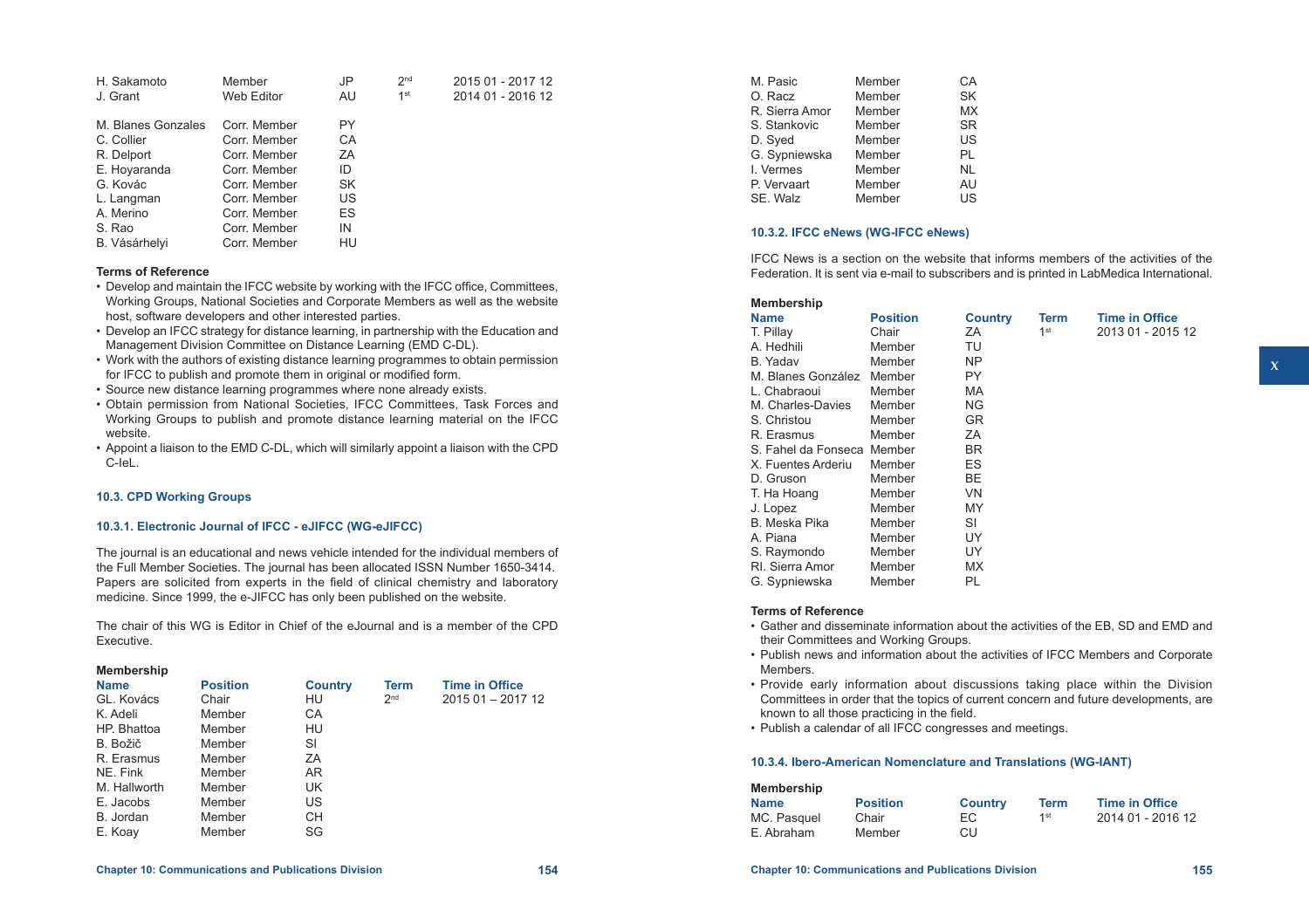| C. Almonacid Urrego  | Member       | CO |
|----------------------|--------------|----|
| A. Antunez de Mayolo | Member       | PЕ |
| R. Calafell          | Member       | ES |
| P. Chueca            | Member       | ES |
| AJ. Grosz            | Member       | BΟ |
| M. E. Lasta          | Member       | AR |
| G. Lima-Oliveira     | Member       | BR |
| A. Rodriguez Prieto  | Member       | GT |
| F. Ruiz Cerda        | Member       | СL |
| R. Sierra Amor       | Member       | МX |
| G. Velazquez         | Member       | PΥ |
| H. Fares Taie        | Corr. Member | AR |
| X. Fuentes Arderiu   | Corr. Member | ES |
| S. Raymondo          | Corr. Member | UY |

## **Terms of Reference**

- • Organise and manage the RIA pages on the web site.
- • Provide individuals to serve on the Editorial Board of the Spanish eJournal "Diagnóstico in vitro" (edited by Maria del Carmen Pasquel).
- Produce Spanish and Portuguese terminological documents.
- Produce Spanish and Portuguese translations of IFCC documents.
- Produce Spanish and Portuguese informative and educational documents.

## **10.4. Publication of Recommendations and Documents**

#### **10.4.1. Types of Report**

## **IFCC publishes three types of report:**

- Recommendations
- Position papers
- Documents

## **10.4.2. Sources**

The IFCC documents are prepared by the Divisions, their Committees and Working Groups, and by any other IFCC functional unit. Some documents are prepared in conjunction with other organisations.

## **10.4.3. Products**

The final outcome of a project may be a recommendation, a position paper or a document. If any of the projects involves significant contribution from external agencies, this credit should be acknowledged at the outset.

## **Recommendations**

Recommendations are produced in order to harmonise the educational and scientific development and aspects of the practice of clinical chemistry and laboratory medicine. Recommendations are prepared according to IFCC guidelines and are subject to approval by the IFCC Member Societies through a mail ballot (Council approval) prior to publication. They are intended to be definitive statements by the IFCC. Recommendations are printed in peer reviewed scientific journals, such as CCA, and are announced in eJIFCC on the website.

## **Position papers**

Position papers are produced in order to stimulate and highlight development within specific areas, for scientific and educational purposes and for purposes of discussion and clarification of selected topics. Issues identified in position papers may ultimately become Recommendations following further work commissioned by a Division. In such cases they must undergo the procedure outlined above. Position papers submitted for publication must undergo standard editorial processes including peer review. Position papers must include a statement that they were commissioned by IFCC although they do not carry any official endorsement by IFCC.

When published, position papers are generally not attributed to any of IFCC's Divisions, Committees or Working Groups, but to individual authors. However, the affiliation of the authors with a Division, Committee or Working Group should be stated. Position papers should appear in peer reviewed scientific journals, such as CCA, eJIFCC or in journals or newsletters of Member Societies.

#### **Documents**

Any other papers produced by IFCC are considered as "documents." These cover a wide range of topics, such as (1) editorial, (2) reviews, (3) educational, (4) standardisation and (5) management issues. Documents reaching publication are organised by the respective Division in collaboration with the CPD and undergo standard editorial review. A statement indicating IFCC support must be included in all documents. Documents may appear in peer reviewed scientific journals, such as CCA, eJIFCC or in journals or newsletters of Member Societies. Publications must be submitted by Committees or Working Groups after their proposal has been approved. If publications are not submitted to, and approved by CPD, they will not be considered official publications of IFCC, nor will they be recorded in the register of IFCC Publications. However, it is the responsibility of the CPD to process submitted publications in a timely manner. In 2013, the IFCC selected Clinica Chimica Acta (CCA) to be its official journal for publication of IFCC official documents and position papers.

## **10.4.4. Translations**

To obtain approval for the translation of an IFCC Publication, a request, in writing must be sent to the CPD. The decision to allow the translation will be made by the CPD. Any IFCC publication that has been translated must carry a statement that "This translation was authorised by the IFCC. However, the IFCC does not accept any responsibility for the accuracy of this translation. The definitive document remains the original document in English".

## **10.4.5. Copyright Release**

A copyright release may be requested for all IFCC publications by sending a request in writing to the Chair of CPD.

## **10.5. General Rules of Procedure**

## **10.5.1. IFCC Procedure Manual**

The CPD Executive supports the Secretary of the IFCC Executive Board in the preparation of the IFCC Procedures Manual.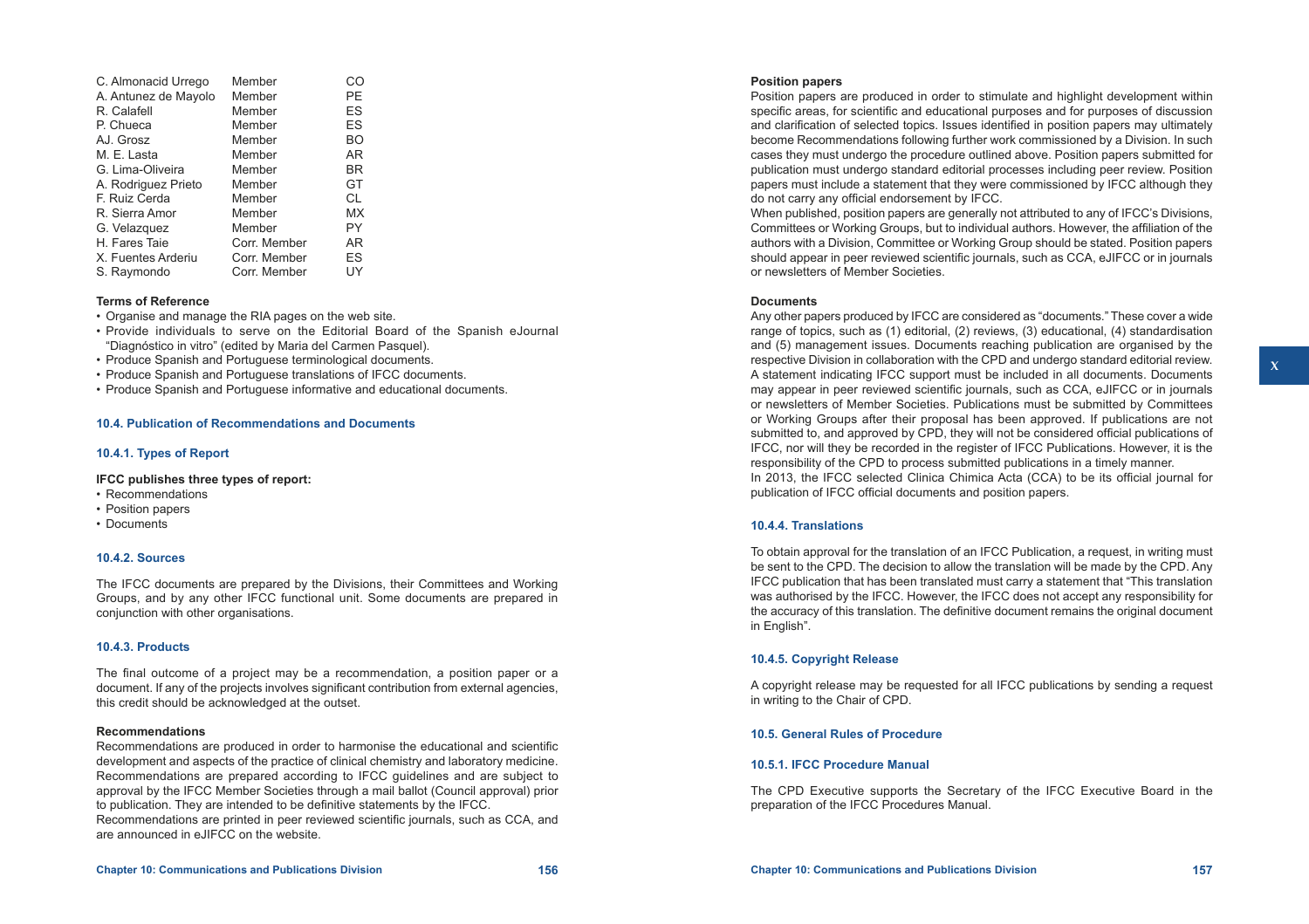## **10.5.2. Individual Responsibilities for Preparation of an IFCC Document**

The Publications/Distance Learning Coordinator coordinates the publication of Division/ Committee/Working Group publications with journal editors. The Publications/Distance Learning Coordinator is responsible for organising the database of IFCC publications. The list includes documents and papers published in journals, conference proceedings and monographs. The entries are listed according to the IFCC-EB numbering system and in chronological order. IFCC publications are edited to ensure the nomenclature and units used conform to approved IFCC recommendations.

The categories of IFCC publications and the individuals responsible for them are:

## **Publication Responsible Individual**

| <b>C/WG Recommendations</b>  | Publications/Distance Learning Coordinator                  |
|------------------------------|-------------------------------------------------------------|
| C/WG Position papers         | Publications/Distance Learning Coordinator                  |
| C/WG Technical reports       | Publications/Distance Learning Coordinator                  |
| <b>C/WG Reviews</b>          | Publications/Distance Learning Coordinator                  |
| <b>C/WG Guidelines</b>       | Publications/Distance Learning Coordinator                  |
| Minutes (all Units)          | Secretaries of Unit                                         |
| <b>Annual Report</b>         | Secretary of EB/Chair of CPD                                |
| <b>IFCC News</b>             | Editor, IFCC News                                           |
| eJIFCC                       | Editor, eJIFCC                                              |
| Handbook                     | Secretary of EB / Chair of CPD                              |
| Conference Proceedings       | Special Editor/Publications/Distance Learning Coordinator * |
| Monographs, Books            | Special Editor/Publications/Distance Learning Coordinator * |
| <b>Promotional Materials</b> | Vice-Chair of CPD / Corporate Representative                |
| Multimedia                   | Vice-Chair of CPD / Corporate Representative                |
|                              |                                                             |

Publications/Distance Learning Coordinator has a liaison function \*

#### **10.5.3. Instructions to Authors**

The latest instructions for authors are available on the IFCC website.

## **10.6. Publications**

## **10.6.1. Preparation of Documents of Committees and Working Groups**

#### **Stage 1:**

The draft document is developed in order to meet IFCC standards for quality and to ensure consensus with regards to its contents.

## **Step 1:**

The author arranges consultation and a critical review, involving associate members, member society representatives, corporate member representatives, EB members, Division, Committee and Working Group Chairs, other IFCC groups and the other individual scientists or organisations. Assistance may be requested from the IFCC Office to circulate the document. It is pertinent to acknowledge comments received. The outcome of the consultation and the consequences for the draft document must be reported to the Division.

## **Step 2:**

If the publication is planned to occur in a peer reviewed scientific journal, the author identifies, in consultation with the Division, two to six external referees. The Division may accept as an alternative, to use referees appointed by the editor of a scientific journal. Comments received from external referees must be acknowledged and commented by the senior author of the document. It is obligatory that reviewers be informed about the decisions taken by the authors. As a courtesy, referees should be acknowledged in a foot note of the title page.

## **Step 3:**

The Division evaluates the draft document and decides on taking the referees' comments into consideration, whether it should be upgraded to stage 2 or redrafted. The Division confirms or changes the planned type of product and publication. Draft documents may undergo editorial changes.

## **Stage 2:**

The document is reviewed and/or prepared for publication.

## **Step 4:**

The Executive Board (EB) receives from the Division Stage 2 documents with a recommendation from the Division as to necessity for Council approval and the justification for a mail ballot. EB then decides to arrange a mail ballot or to refer the draft document to CPD for publication as an IFCC document. Decisions concerning further handling of the document are made after consultation between the Division and CPD.

## **Step 5:**

CPD receives from EB or from the Division, Stage 2 draft documents approved for publication as IFCC Recommendations or IFCC Documents. New Stage 2 documents are announced in e-JIFCC. Copies should be available from the IFCC Office upon request.

## **Preparation of IFCC Documents**

## **Stage 1:**

| Step 1:             | Committee, Working Group, Authors<br>Draft document<br>Consultation and Internal Review                 |
|---------------------|---------------------------------------------------------------------------------------------------------|
| Step 2:             | <b>External Review</b>                                                                                  |
| Step 3:             | Division<br>Evaluation, review, Decision on the Product                                                 |
| Stage 2:<br>Step 4: | Recommendation<br>Executive Board / Council<br>Mail Ballot                                              |
| Step 5:             | Recommendation<br>Communication & Publications Division<br>(Publications/Distance Learning Coordinator) |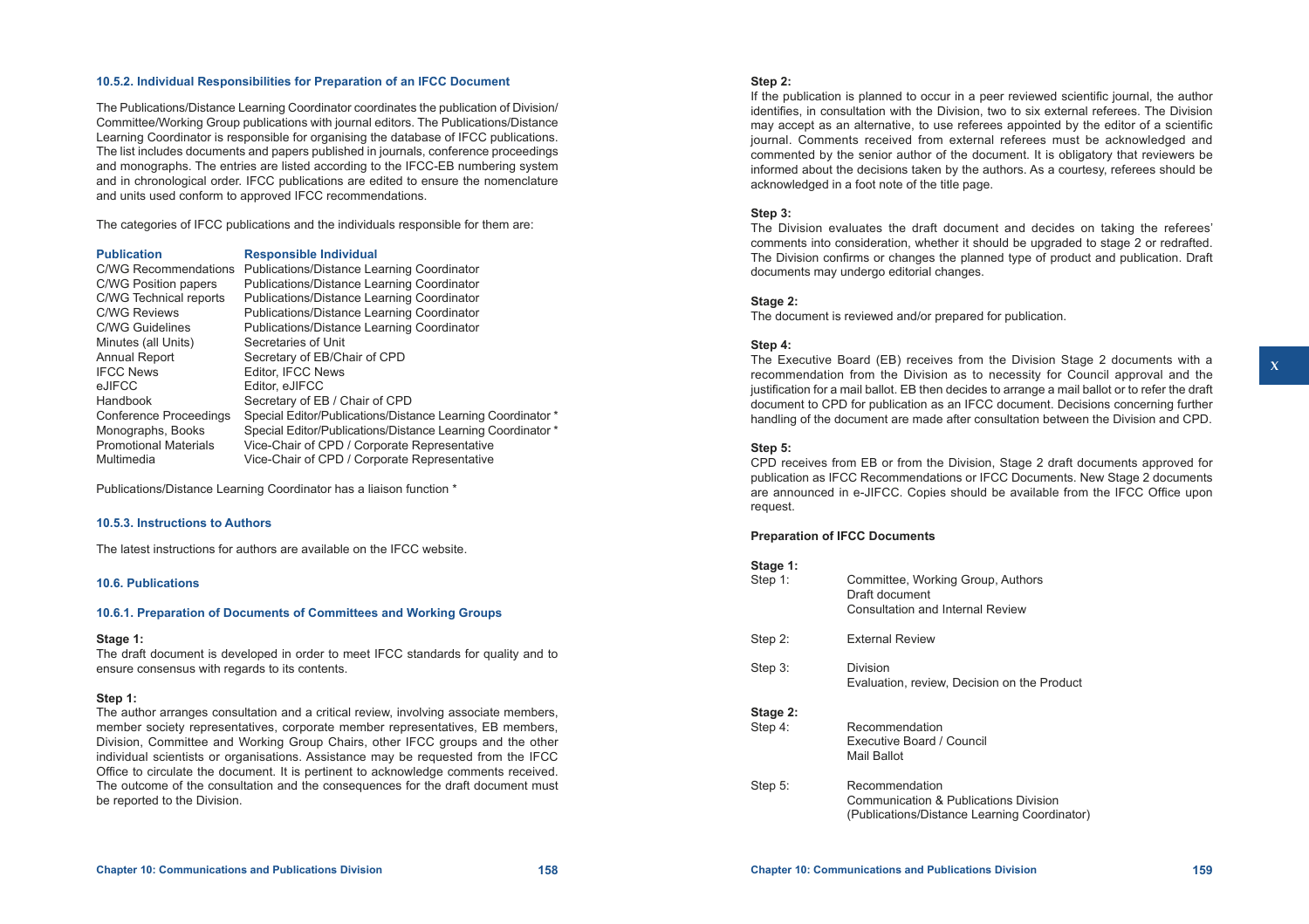- Step 6: Document or Position Paper Division (Author) Communication & Publications Division (Publications/Distance Learning Coordinator)
- Outcome: CCA Peer Reviewed Scientific journal eJIFCC

## **10.6.2. Monographs**

Monographs are published as a multidisciplinary series featuring an in-depth study or group of closely related studies per issue. Monographs cover all aspects of laboratory Medicine.

## **10.6.4. Conference Proceedings**

The CPD publishes on the IFCC website conference proceedings when available, and when speakers have granted their permission.

## **10.6.5. Annual Report**

The annual report is published once a year on the IFCC website and is available in LabMedica International in the July issue.

## **10.6.6. Handbook**

The IFCC Handbook is published every three years.

## **10.6.8. Views and Reviews**

Technical notes entitled "Views and Reviews" including book reviews are published in e-JIFCC.

## **10.6.10. Electronic Publications**

Relevant publications in the field of laboratory medicine can be published on the website after CPD approval.

#### **10.6.20. Other Publications**

Other publications are considered by the CPD. A proposal must be sent to the Chair for this purpose.

## **10.7. Website [\(www.ifcc.org\)](http://www.ifcc.org)**

The IFCC website (www.ifcc.org) is a portal to international resources for laboratory medicine. As well as hosting a wealth of IFCC resources, news, media and publications, it also provides an up-to-date event calendar and links to member, corporate and partner organisations. It also provides ready access to continuing education material such as webinars produced on behalf of IFCC and to distance learning programmes.

- Membership information
- Member societies (organisations and individuals)
- • Corporate members (companies and individuals)
- Members of IFCC units (EB, Divisions, Committees, Working Groups)
- • Congresses, meetings, symposia, etc (IFCC/IFCC sponsored/member society/other)
- IFCC units (Divisions, Committees, Working Groups)
- • List of IFCC publications (1973 to present)

## **10.7.1. Organisational Matters**

The management of the website is the responsibility of the Web Editor. The IFCC Office Liaison is responsible for continuously updating the information on the website.

## **10.7.3. e-Banners**

Corporate Members are entitled to have their own banner on the home page of the IFCC website. The image can be linked to the company website and it must have preestablished dimensions of 140 by 91 pixels and should be sent to the IFCC Office to be uploaded.

## **10.7.4. Databases**

The website currently hosts a database of IFCC publications and the NPU Terminology and is available to host other databases as required by individual committees and working groups.

## **10.7.5. Distance Learning Programmes**

Web-based (distance-learning) educational activities will be made available on the IFCC website. This is a joint function with EMD C-DL

## **10.8. Related Journals**

## **10.8.1. Meetings of Editors**

CPD organises a meeting of the Editors of Clinical Laboratory journals at each IFCC International Congress with the purpose of working towards common goals, and of allowing the CPD to assist the Member Societies with their publications when requested.

## **10.8.2. Journals**

The Publications/Distance Learning Coordinator coordinates the publication of the IFCC documents with journal editors. The EB gives a publisher the right to publish news, approved recommendations, and other IFCC documents. The copyright for these contributions lies with the IFCC. The Publications/Distance Learning Coordinator is responsible for editing IFCC recommendations and documents when necessary. He is also the contact person to the journal editor on publication matters.

Since 1975 the contracted journals for IFCC documents have been:

- • European Journal of Clinical Chemistry and Clinical Biochemistry 1975-1991
- • Clinica Chimica Acta 1975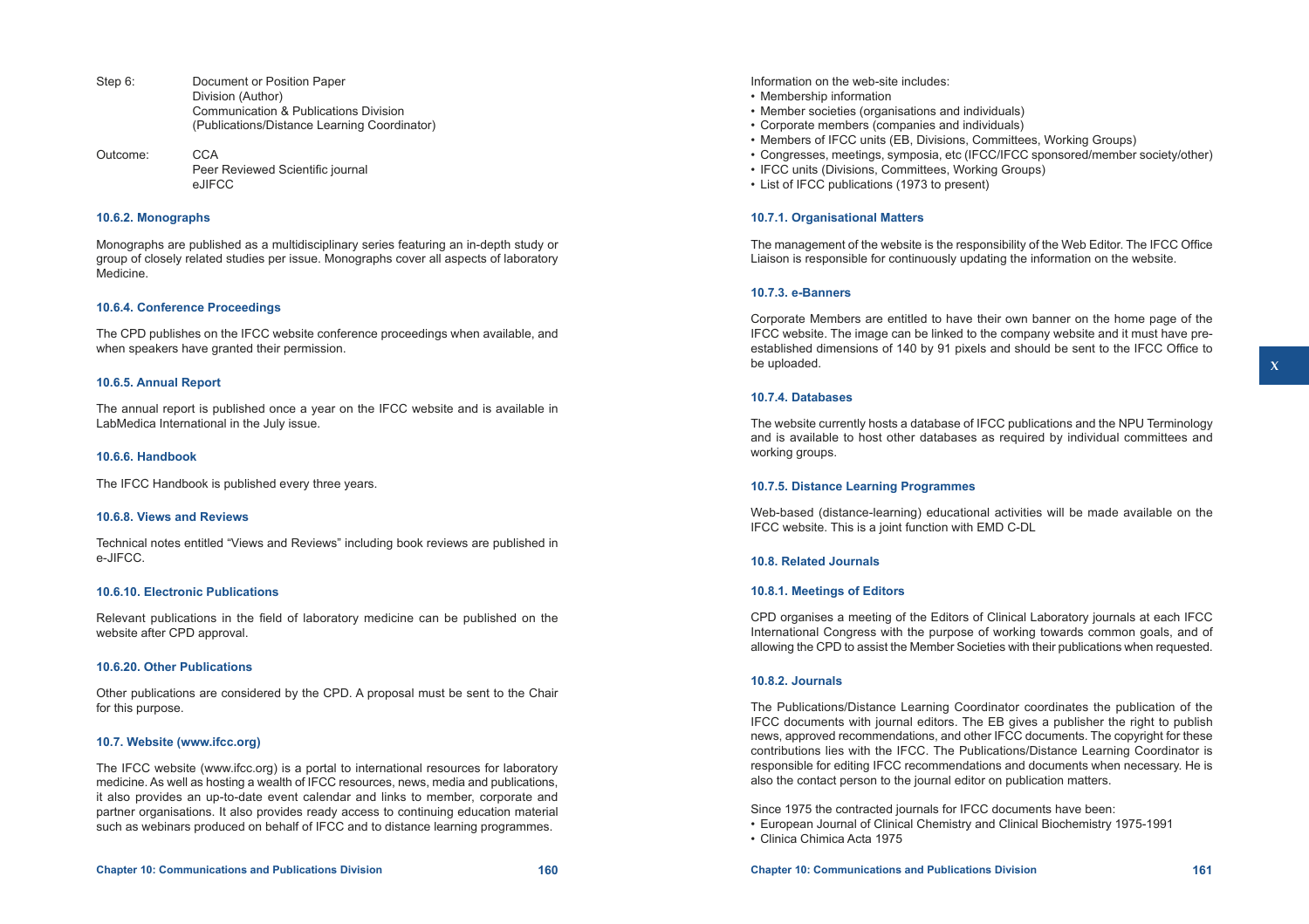- • Clinical Chemistry and Laboratory Medicine 1991 2012
- • Clinica Chimica Acta 2013 present

Free access to the full on line version of the contracted journal is provided for:

- • Each National Representative and President per each Member Society and Affiliated Member Societies associated with IFCC
- Members of the Executive Board
- Chairs of the Divisions
- Presidents of the Regions
- Members of the CPD Executive.

The Publisher provides complimentary access to ScienceDirect and Scopus to the Editor-in-Chief of eJIFCC, the Chairman of the Scientific Division, and the Chairman of the Communications and Publications Division of IFCC.

## **10.9. Public Relations**

The Public Relations strategy and programme of CPD is developed and implemented by the Committee for Public Relations. CPD develops external communication, where appropriate, with National Societies and Corporate Members in order to promote the image and goals of IFCC. Potential exists for IFCC advertisements or information in announcements and programmes of congresses held under IFCC auspices and in monographs adopted by IFCC from Corporate Members. The CPD will publish programme and meeting details on the IFCC website to provide functional web resources to congresses or conferences.

## **10.9.1. IFCC Brochure**

The CPD publishes the IFCC Brochure publicising the IFCC organisation. This brochure is available from the IFCC office or Website. Two other PR brochures have also been developed, one for the general public and one targeted to industry.

## **10.9.2. IFCC Congress Booth**

CPD in collaboration with the IFCC office organises an IFCC Booth where IFCC publications and activities are exhibited. The booths may include computer facilities to demonstrate IFCC activities when possible.

## **10.9.3. Posters**

A series of posters presenting the activities and the historical accomplishments of the IFCC is available to be displayed during the meetings held under auspices of IFCC.

## **10.9.4. Publicity**

The CPD produces advertising tools for IFCC members and manages PR activities through the Committee on Public Relations.

## **10.9.5. Miscellaneous Public Relations Projects**

The CPD organises questionnaires for member society surveys and surveys of individual participants of congresses. It also delivers presentations and symposia at international and regional conferences to promote IFCC and the field of laboratory medicine.

#### **Chapter 10: Communications and Publications Division 162 Chapter 10: Communications and Publications Division 163**

## **10.10. Corporate Member Activities**

The role of the CPD Corporate Representative is to maintain and improve communications between Corporate Members and CPD, solicit support from Corporate Members for CPD activities when required, and facilitate activities of Corporate Members with the CPD.

## **10.19 Communications and Publications Division Meetings**

The CPD meets at least twice per year to discuss and approve publications, set policies and communicate strategic directions. A quorum is present when at least four members are present, one of whom must be the Chair or his/her designee. Items for the agenda should be introduced prior to a meeting by any member of CPD or by other interested parties. Corresponding Members are encouraged to attend meetings of CPD, but without funding from the CPD. At the IFCC General Conference and the IFCC International Congresses, the CPD meets with EMD, SD, C-CC and EB.

## **List of Addresses**

## **CPD EXECUTIVE**

**Prof. Khosrow ADELI** Head and Professor Clinical Biochemistry The Hospital for Sick Children University of Toronto 555 University Avenue Toronto, Ontario, M5G 1X8 - Canada Phone: +1 416 813-8682 Fax: +1 416 813-6257 E-mail: [khosrow.adeli@sickkids.ca](mailto:khosrow.adeli@sickkids.ca)

#### **Dr. Edgard DELVIN**

Montréal, Québec, H3T 1C5 Canada tel: +1-450-681-1715 E-mail: [delvine@sympatico.ca](mailto:delvine@sympatico.ca)

#### **Dr. Peter VERVAART**

Director, LabMed Consulting 24 Queen St Sandy Bay TAS 7005 Australia Tel.: + 61 3 6223 5946 E-mail: Pete\_Vervaart@bigpond.com

# **Prof. Gábor L. KovÁcs**

Institute of Laboratory Medicine Faculty of Medicine University of Pécs Ifjuság St.13 7624 Pecs - Hungary Tel: +36 30 9377688 Fax:+36 72 536121 E-mail: [kovacs.l.gabor@pte.hu](mailto:kovacs.l.gabor@pte.hu)

**Prof. Tahir PILLAY** 

Department of Chemical Pathology University of Pretoria Pretoria 4001 - South Africa Tel: +27 12 319 2114 E-mail: [tspillay@gmail.com](mailto:tspillay@gmail.com)

## **Dr. Bruce JORDAN**

Roche Professional Diagnostics Forrenstrasse 6343 Rotkreuz - Switzerland Tel: +41 41 798 7489 E-mail: [bruce.jordan@roche.com](mailto:bruce.jordan@roche.com)  **X**